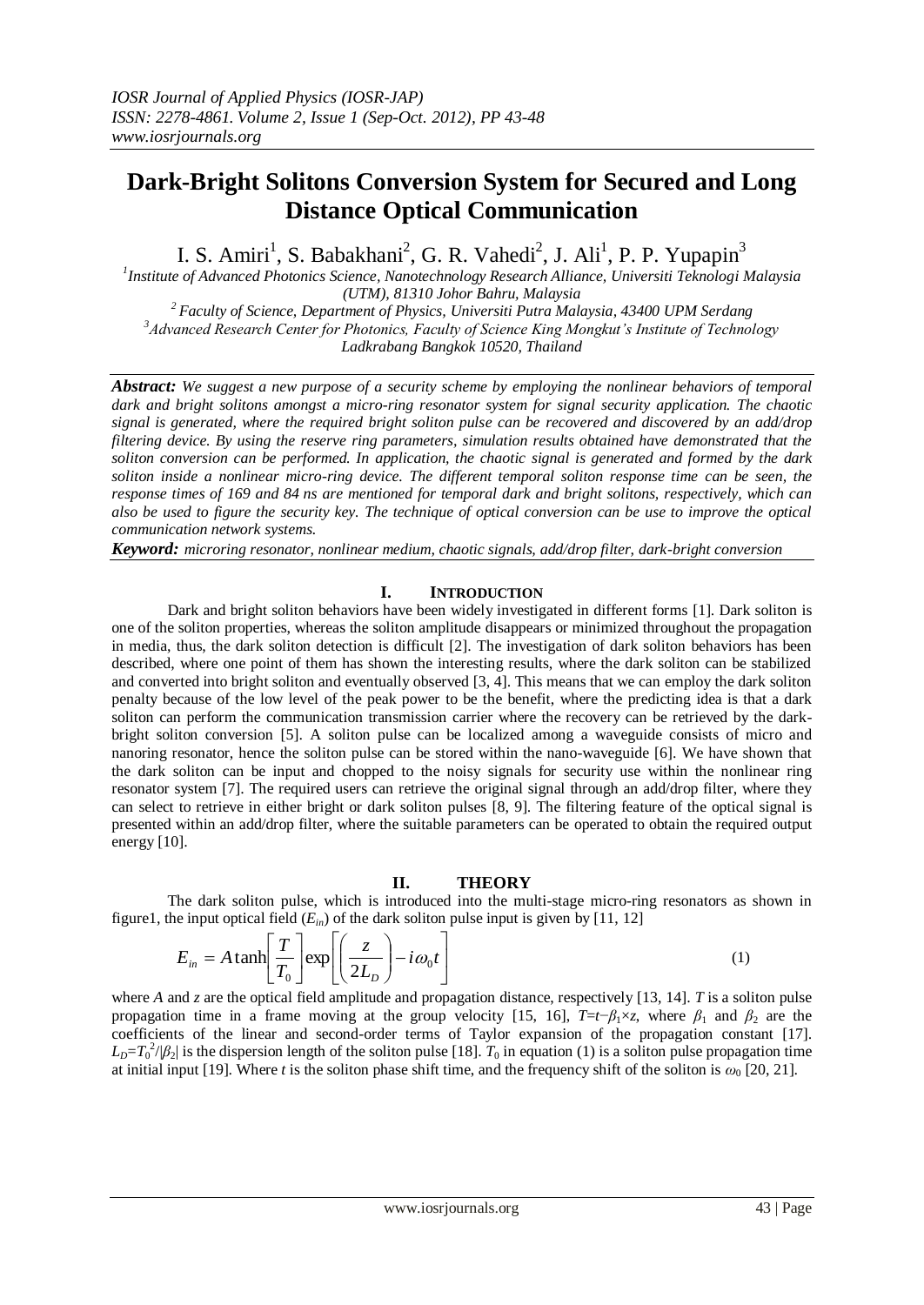

Fig. 1: Dark-bright soliton conversion system, where  $R_s$ : ring radii,  $\kappa_s$ : coupling coefficients,  $\kappa_{41}$  and  $\kappa_{42}$  are the add/drop coupling coefficients

The refractive index  $(n)$  of light within the medium is given by  $[22]$ 

Г

$$
n = n_0 + n_2 I = n_0 + \left(\frac{n_2}{A_{\text{eff}}}\right) P,\tag{2}
$$

where  $n_0$  and  $n_2$  are the linear and nonlinear refractive indexes, respectively [23]. *I* and *P* are the optical intensity and optical power, respectively [24]. The effective mode core area of the device is given by  $A_{\text{eff}}$  and ranges from 0.50 to 0.10  $\mu$ m<sup>2</sup> [25, 26]. The normalized output of the light field in each roundtrip is given by [27]

$$
\left| \frac{E_{out}(t)}{E_{in}(t)} \right|^2 = (1 - \gamma) \left| 1 - \frac{(1 - (1 - \gamma) x^2) \kappa}{(1 - x \sqrt{1 - \gamma} \sqrt{1 - \kappa})^2 + 4 x \sqrt{1 - \gamma} \sqrt{1 - \kappa} \sin^2(\frac{\phi}{2})} \right| \tag{3}
$$

*κ* is the coupling coefficient, and *x*=exp(−*αL*/2) represents a roundtrip loss coefficient,  $\varphi_0 = kLn_0$  and  $\varphi_{NL} = kLn_2|E_{in}|^2$  are the linear and nonlinear phase shifts,  $k=2\pi/\lambda$  is the wave propagation number in a vacuum [28]. Where *L* and *α* are a waveguide length and linear absorption coefficient, respectively [29, 30]. To retrieve the signals from the chaotic noise, we propose to use the add/drop device with the appropriate parameters [31, 32]. Optical circuits of ring resonator add/drop filters for the throughput and drop port can be given by [33, 34, 35]

$$
\left|\frac{E_{t}}{E_{in}}\right|^{2} = \frac{\left(1 - \kappa_{41}\right) - 2\sqrt{1 - \kappa_{41}} \cdot \sqrt{1 - \kappa_{42}} e^{-\frac{\alpha}{2}L} \cos(k_{n}L) + \left(1 - \kappa_{42}\right) e^{-\alpha L}}{1 + \left(1 - \kappa_{41}\right)\left(1 - \kappa_{42}\right) e^{-\alpha L} - 2\sqrt{1 - \kappa_{41}} \cdot \sqrt{1 - \kappa_{42}} e^{-\frac{\alpha}{2}L} \cos(k_{n}L) \tag{4}
$$

and

$$
\left|\frac{E_d}{E_{in}}\right|^2 = \frac{\kappa_{41}\kappa_{42}e^{-\frac{\alpha}{2}L}}{1 + (1 - \kappa_{41})(1 - \kappa_{42})e^{-\alpha L} - 2\sqrt{1 - \kappa_{41}} \cdot \sqrt{1 - \kappa_{42}}e^{-\frac{\alpha}{2}L}\cos(k_n L)}
$$
(5)

where  $E_t$  and  $E_d$  represents the optical fields of the throughput and drop ports, respectively [36].  $\beta = kn_{\text{eff}}$  is the propagation constant, *neff* is the effective refractive index of the waveguide and the circumference of the ring is *L*=2*πR*, here *R* is the radius of the ring [37, 38].  $κ_{41}$  and  $κ_{42}$  are coupling coefficient of add/drop filters,  $k_n=2π/λ$  is the wave propagation number for in a vacuum, and where the waveguide (ring resonator) loss is  $\alpha$ =0.5 dB mm<sup>-1</sup> [39, 40]. The fractional coupler intensity loss is *γ*=0.1 [41, 42]. In the case of add/drop device, the nonlinear refractive index is neglected [43, 44].

#### **III. Result And Discussion**

Dark soliton pulse with 50 ns pulse width, the maximum power of 1.0 W is input into the dark-bright solitons conversion system as demonstrated in figure 1. The suitable ring parameters are applied, for example, ring radii  $R_1=10.0$  μm,  $R_2=7.0$  μm and  $R_3=5.0$  μm. The system are prepared to  $\lambda_0=1.55$  μm,  $n_0=3.34$  $($ InGaAsP/InP),  $A_{eff}$ =0.50, 0.25 and 0.10  $\mu$ m<sup>2</sup> for a micro and nanoring resonators, respectively, *α*=0.5 dB mm<sup>-1</sup>, *γ*=0.1. The coupling coefficients (kappa, *κ*) of the micro-ring resonator are ranged from 0.05 to 0.90. The nonlinear refractive index is  $n_2=1.2\times10^{-17}$  m<sup>2</sup>/W. The input dark soliton pulse is chopped (sliced) into the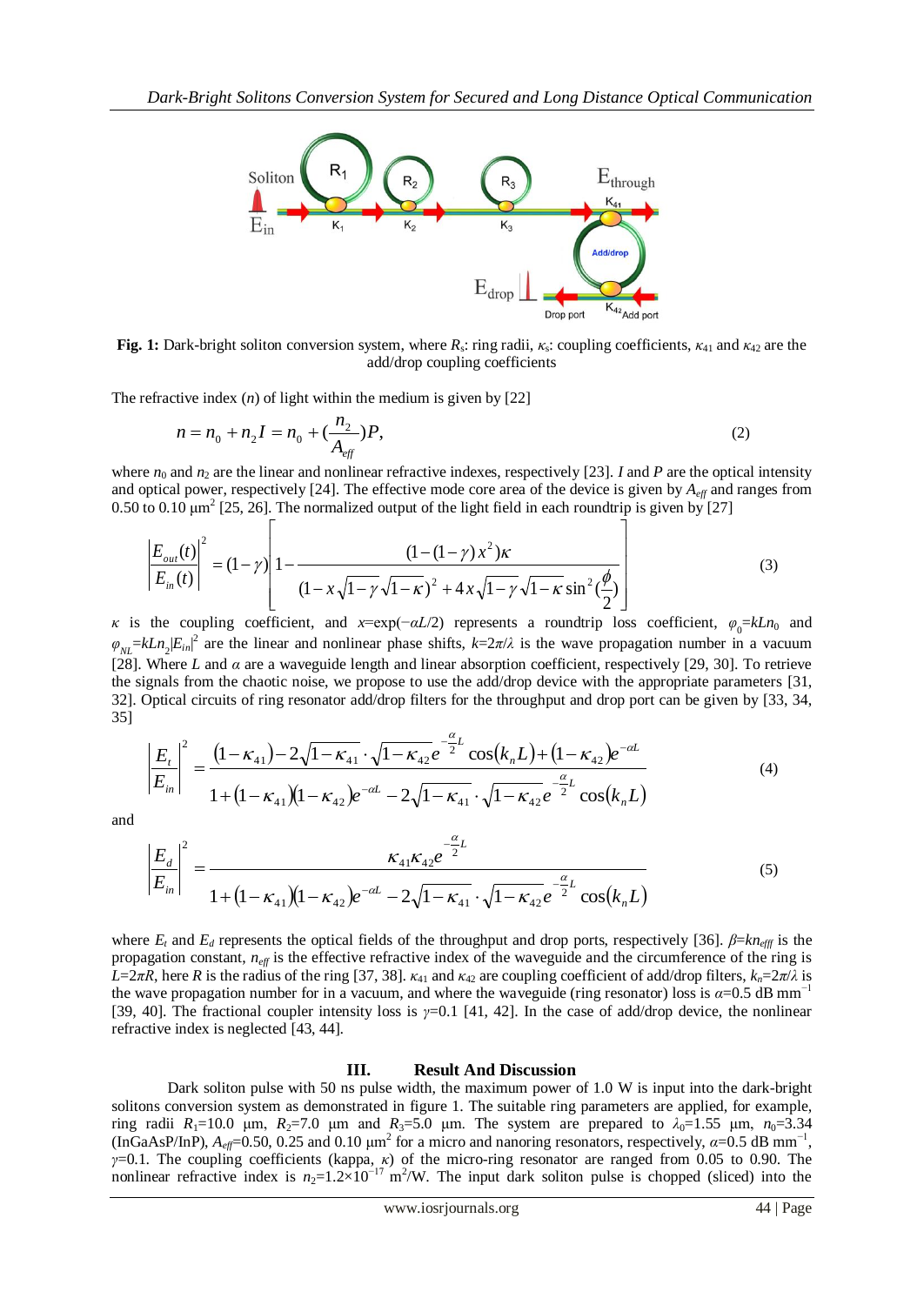smaller signals as shown in figure  $2(a)$ . Figure  $2(b)$  and (c) are the output signals of the filtering signals within the rings  $R_2$  and  $R_3$ . The soliton signals in  $R_3$  is inserted into the add/drop filter, where the dark-bright solitons conversion can be performed by using equations (4) and (5).



**Fig.** 2: Simulation results of the soliton signals within the ring resonator system, where (a):  $R_1$  output power, (b):  $R_2$  output power and (c):  $R_3$  output power.

Dark soliton pulse is input into a micro and nanoring resonator systems as shown in figure 3 and figure 4. The add/drop filter is connected to two couplers where the ring radius (*Rd*) is 10 μm and the coupling constants ( $\kappa_{11}$  and  $\kappa_{12}$ ) are the same values (0.50). When the add/drop filter is connected to the third ring ( $R_3$ ), the dark-bright solitons conversion are seen. The bright soliton and dark solitons are observed by the through and drop ports as demonstrated in figure 1, respectively.



**Fig.** 3: Results of the optical solitons, where (a) the signals in  $R_3$ , (b) a dark soliton and (c) a bright soliton. the input dark soliton power is 1 W,  $\kappa_1 = 0.5$ ,  $R_d = 10$  mm.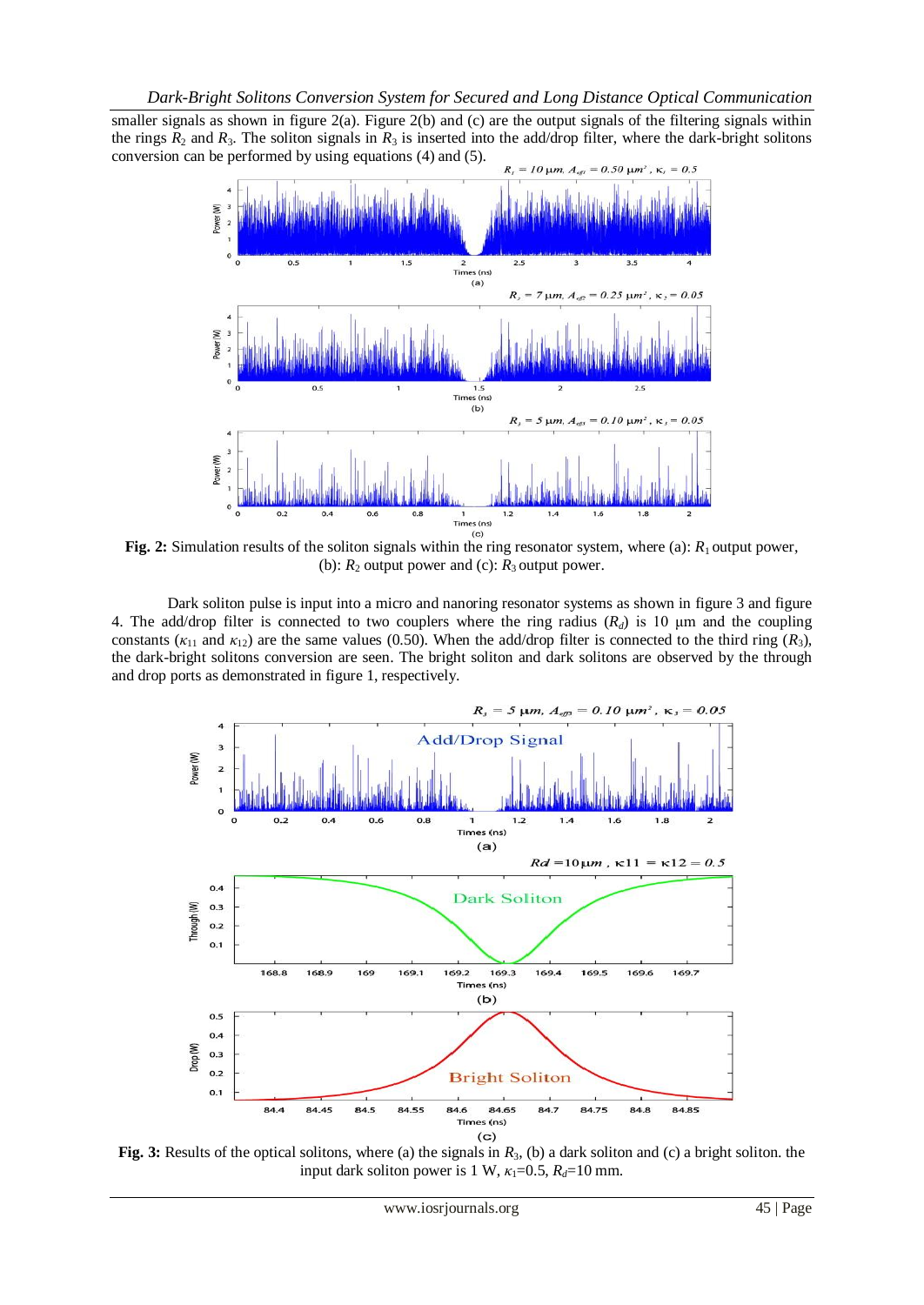

**Fig. 4:** Results of the optical solitons, where (a): the signals in  $R_3$ , (b): a dark soliton and (c): a bright soliton, where input dark soliton power is 1 W,  $\kappa_1 = 0.9$ ,  $R_d = 10$  mm.

The system of conversion optical soliton pulses can be used in optical communication network where the security can be performed by use of dark soliton. The bright soliton is used for long distance optical communication where the optical conversion system allows the different users to receive suitable type of optical solitons depending of the required application. Schematic of an optical communication network system is shown in figure 5 where the system of conversion can be seen along the link.



**Fig. 5:** Schematic of an optical communication network system where  $R_j$ : ring's radius,  $\lambda_i$ : transmitting wavelength, κ<sub>j</sub>: coupling coefficient, OC: optical conversion system

## **IV. Conclusion**

In conclusion, dark soliton in the optical microring resonator can be converted to be a bright soliton incorporating the add/drop system. By using the reasonable dark soliton input power, the output bright soliton power obtained can be used to perform the common soliton for long-distance link, for instance, the output power of bright solitons of 0.5 and 40 W are obtained. The advantage is that the detection of the dark soliton along the through port is difficult, while the detection of the bright one can be performed by the standard form. This means the use of dark soliton to form the signal security or communication security is plausible, which is also available for network security application.

## **Acknowledgements**

We would like to thank the Institute of Advanced Photonics Science, Nanotechnology Research Alliance, Universiti Teknologi Malaysia (UTM) and IDF financial support from UTM.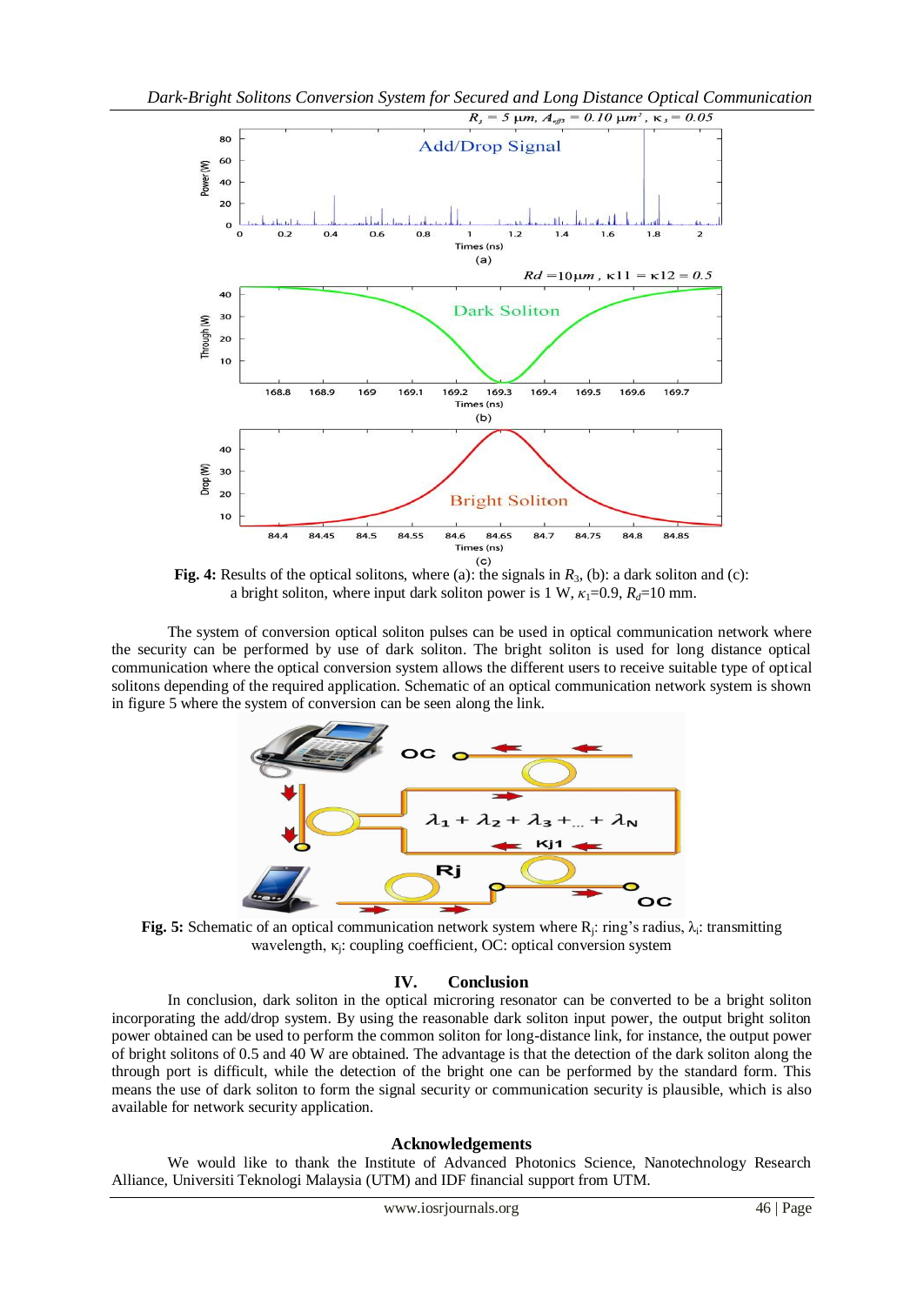#### **References**

- [1] A. Afroozeh, I.S. Amiri, M. Kouhnavard, M. Jalil, J. Ali, and P. Yupapin. Optical dark and bright soliton generation and amplification. *Enabling Science and Nanotechnology (ESciNano) Conference 2010*. Malaysia: IEEE Explore.
- [2] I.S. Amiri, A. Afroozeh, I. Nawi, M. Jalil, A. Mohamad, J. Ali, and P. Yupapin, Dark Soliton Array for Communication Security*, Procedia Engineering*, *8*, 2011, 417-422.
- [3] M. Bahadoran, I.S. Amiri, A. Afroozeh, J. Ali, and P.P. Yupapin, Analytical Vernier Effect for Silicon Panda Ring Resonator, in *National Science Postgraduate Conference, NSPC* 2011: Universiti Teknologi Malaysia.
- [4] I.S. Amiri, K. Raman, A. Afroozeh, M. Jalil, I. Nawi, J. Ali, and P. Yupapin, Generation of DSA for Security Application*, Procedia Engineering*, *8*, 2011, 360-365.
- [5] N. Suwanpayak, S. Songmuang, M. Jalil, I.S. Amiri, I. Naim, J. Ali, and P. Yupapin. Tunable and storage potential wells using microring resonator system for bio-cell trapping and delivery. *Enabling Science and Nanotechnology (ESciNano) Conference*. *2010*: IEEE Explore.
- [6] P. Yupapin, M. Jalil, I.S. Amiri, I. Naim, and J. Ali, New Communication Bands Generated by Using a Soliton Pulse within a Resonator System*, Circuits and Systems*, *1*, 2010.
- [7] A. Afroozeh, M. Bahadoran, I.S. Amiri, A.R. Samavati, J. Ali, and P.P. Yupapin, Fast Light Generation Using GaAlAs/GaAs Waveguide*, Jurnal Teknologi*, *57*, 2012, 7.
- [8] A. Afroozeh, I.S. Amiri, M.A. Jalil, M. Kouhnavard, J. Ali, and P.P. Yupapin, Multi Soliton Generation for Enhance Optical Communication*, Applied Mechanics and Materials*, *83*, 2011, 136-140.
- [9] I. Amiri, A. Afroozeh, and M. Bahadoran, Simulation and Analysis of Multisoliton Generation Using a PANDA Ring Resonator System*, Chinese Physics Letters*, *28*(*10*), 2011, 104205.
- [10] I.S. Amiri, J. Ali, and P. Yupapin, Enhancement of FSR and Finesse Using Add/Drop Filter and PANDA Ring Resonator Systems*, International Journal of Modern Physics B*, *26*(*04*), 2012.
- [11] I.S. Amiri, M. Ranjbar, A. Nikoukar, A. Shahidinejad, J. Ali, and P. Yupapin. Multi optical Soliton generated by PANDA ring resonator for secure network communication. *Computer and Communication Engineering (ICCCE) Conference 2012*: IEEE Explore.
- [12] I.S. Amiri, G. Vahedi, A. Nikoukar, A. Shojaei, J. Ali, and P. Yupapin, Decimal Convertor Application for Optical Wireless Communication by Generating of Dark and Bright Signals of soliton*, International Journal of Engineering Research and Technology*, *1*(*5*), 2012.
- [13] M.A. Jalil, I.S. Amiri, C. Teeka, J. Ali, and P. Yupapin, All-optical Logic XOR/XNOR Gate Operation using Microring and Nanoring Resonators*, Global Journal of Physics Express*, *1*(*1*), 2011, 15-22.
- [14] C. Tanaram, C. Teeka, R. Jomtarak, P. Yupapin, M. Jalil, I.S. Amiri, and J. Ali, ASK-to-PSK Generation based on Nonlinear Microring Resonators Coupled to One MZI Arm*, Procedia Engineering*, *8*, 2011, 432-435.
- [15] I.S. Amiri, M.A. Jalil, A. Afroozeh, M. Kouhnavard , J. Ali, and P.P. Yupapin, Controlling Center Wavelength and Free Spectrum Range by MRR Radii, in *Faculty of Science Postgraduate Conference (FSPGC)*. 2010: UNIVERSITI TEKNOLOGI MALAYSIA.
- [16] A. Afroozeh, I.S. Amiri, M. Kouhnavard, M. Bahadoran, M.A. Jalil, J. Ali, and P.P. Yupapin, Dark and Bright Soliton trapping using NMRR, in *The International Conference on Experimental Mechanics (ICEM2010)*. 2010: Kuala Lumpur, Malaysia.
- [17] A. Afroozeh, I.S. Amiri, J. Ali, and P. Yupapin, Determination Of FWHM For Soliton Trapping*, Jurnal Teknologi*, *55*, 2012, 77– 83.
- [18] A. Afroozeh, I.S. Amiri, M. Bahadoran, J. Ali, and P. Yupapin, Simulation Of Soliton Amplification In Micro Ring Resonator For Optical Communication*, Jurnal Teknologi*, *55*, 2012, 271–277.
- [19] A. Afroozeh, I.S. Amiri, A. Samavati, J. Ali, and P. Yupapin. THz frequency generation using MRRs for THz imaging. *Enabling Science and Nanotechnology (ESciNano) Conference 2012*: IEEE Explore.
- [20] I.S. Amiri, A. Afroozeh, J. Ali, and P. Yupapin, Generation Of Quantum Codes Using Up And Down Link Optical Solition*, Jurnal Teknologi*, *55*, 2012, 97–106.
- [21] M. Hamdi, T. Saktioto, I.S. Amiri, and A. J., Transition of Diatomic Molecular Oscillator Process in THz Region, in *The International Conference on Experimental Mechanics (ICEM)* 2010 Kuala Lumpur, Malaysia.
- [22] I.S. Amiri, A. Afroozeh, M. Bahadoran, J. Ali, and P. Yupapin, Molecular Transporter System For Qubits Generation*, Jurnal Teknologi*, *55*, 2012, 155–165.
- [23] I.S. Amiri, A. Nikoukar, and J. Ali, Quantum Information Generation Using Optical Potential Well, in *Network Technologies & Communications Conference*. 2010-2011: Singapore.
- [24] I.S. Amiri, A. Nikoukar, A. Shahidinejad, J. Ali, and P. Yupapin. Generation of discrete frequency and wavelength for secured computer networks system using integrated ring resonators. *Computer and Communication Engineering (ICCCE) Conference 2012*: IEEE Explore.
- [25] I.S. Amiri, A. Nikoukar, G. Vahedi, A. Shojaei, J. Ali, and P. Yupapin, Frequency-Wavelength Trapping by Integrated Ring Resonators For Secured Network and Communication Systems*, International Journal of Engineering Research & Technology (IJERT)*, *1*(*5*), 2012.
- [26] M. Imran, R.A. Rahman, and I.S. Amiri, Fabrication of Diffractive Optical Element using Direct Writing CO2 Laser Irradiation, in *Faculty of Science Postgraduate Conference (FSPGC)*. 2010 UNIVERSITI TEKNOLOGI MALAYSIA.
- [27] I.S. Amiri, A. Shahidinejad, A. Nikoukar, J. Ali, and P. Yupapin, A Study oF Dynamic Optical Tweezers Generation For Communication Networks*, International Journal of Advances in Engineering & Technology (IJAET)*, *4*(*2*), 2012, 38-45
- [28] I.S. Amiri, G. Vahedi, A. Shojaei, A. Nikoukar, J. Ali, and P. Yupapin, Secured Transportation of Quantum Codes Using Integrated PANDA-Add/drop and TDMA Systems*, International Journal of Engineering Research & Technology (IJERT)*, *1*(*5*), 2012.
- [29] I.S. Amiri, A. Shahidinejad, A. Nikoukar, M. Ranjbar, J. Ali, and P.P. Yupapin, Digital Binary Codes Transmission via TDMA Networks Communication System Using Dark and Bright Optical Soliton*, GSTF Journal on Computing (joc) 2*(*1*), 2012.
- [30] I.S. Amiri, A. Nikoukar, A. Shahidinejad, M. Ranjbar, J. Ali, and P.P. Yupapin, Generation of Quantum Photon Information Using Extremely Narrow Optical Tweezers for Computer Network Communication*, GSTF Journal on Computing (joc) 2*(*1*), 2012.
- [31] M. Kouhnavard, I.S. Amiri, M. Jalil, A. Afroozeh, J. Ali, and P.P. Yupapin. QKD via a quantum wavelength router using spatial soliton. *Enabling Science and Nanotechnology (ESciNano) Conference 2010*: IEEE Explore.
- [32] A. Nikoukar, I.S. Amiri, and J. Ali, Secured Binary Codes Generation for Computer Network Communication, in *Network Technologies & Communications (NTC) Conference*. 2010-2011: Singapore.
- [33] A. Afroozeh, M. Bahadoran, I.S. Amiri, A.R. Samavati, J. Ali, and P.P. Yupapin, Fast Light Generation Using Microring Resonators for Optical Communication, in *National Science Postgraduate Conference NSPC*. 2011: Universiti Teknologi Malaysia.